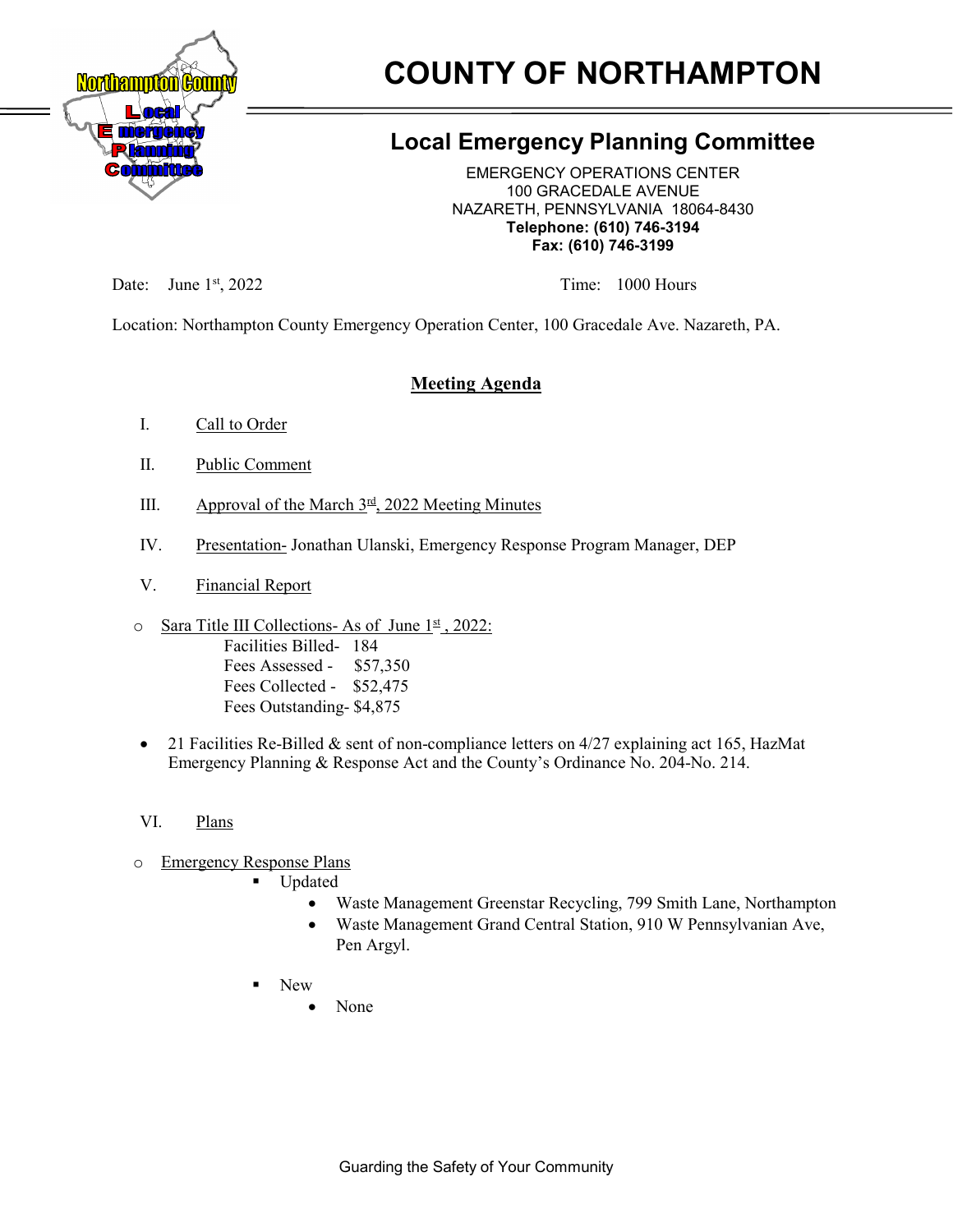- o <u>Preparedness, Prevention, Contingency Plans</u>
	- Updated
		- None
	- New
		- None
- VII. Northampton County Responses
	- o 4/6/22 -Investigation of sheen on the Lehigh River, Main Street, Walnutport
	- o 4/11/22 -Spill, 324 Riverview Drive, Lehigh Township
	- o 4/14/22 -Home Heating Oil Spill, 3350 Pheasant Drive, Moore Township
	- o 4/29/22 Structure Fire, Assist w/ Ram Fan, Moore Township Fire House, 2718 Mountain View Drive, Moore Township
- VIII. Site Visits
	- o Upcoming -Thermo Fisher Scientific, 6771 Silver Crest Road, East Allen Township
	- o Upcoming Praxair, 145 Shimersville Road, Bethlehem.
- IX. Northampton County Training
	- $\circ$  6/2 6/3/2022 ICS400
	- $O = 6/25/2022$ HazMat IQ
	- $O$  9/28-9/29/2022 G271 Severe Weather
	- $O$  10/25- 10/26/2022 Medical Preparedness to Bombing Incidents

#### Northampton County Fire School

- o Hazmat Awareness Refresher 5/26 at NC-EOC 1200hrs to 1400hrs
- o Hazmat Awareness Refresher 5/26 at NC-EOC 1400hrs to 1600hrs
- o Hazmat Awareness Refresher 6/2 at NC-EOC 1200hrs to 1400hrs
- o Hazmat Awareness Refresher 6/2 at NC-EOC 1400hrs to 1600hrs
- o Hazmat Awareness 8/7 at NCFS
- o Hazmat Operations 10/13 at NCFS

#### X. Lehigh County Special Operations Report & Training

- o Responses N/A
- o Training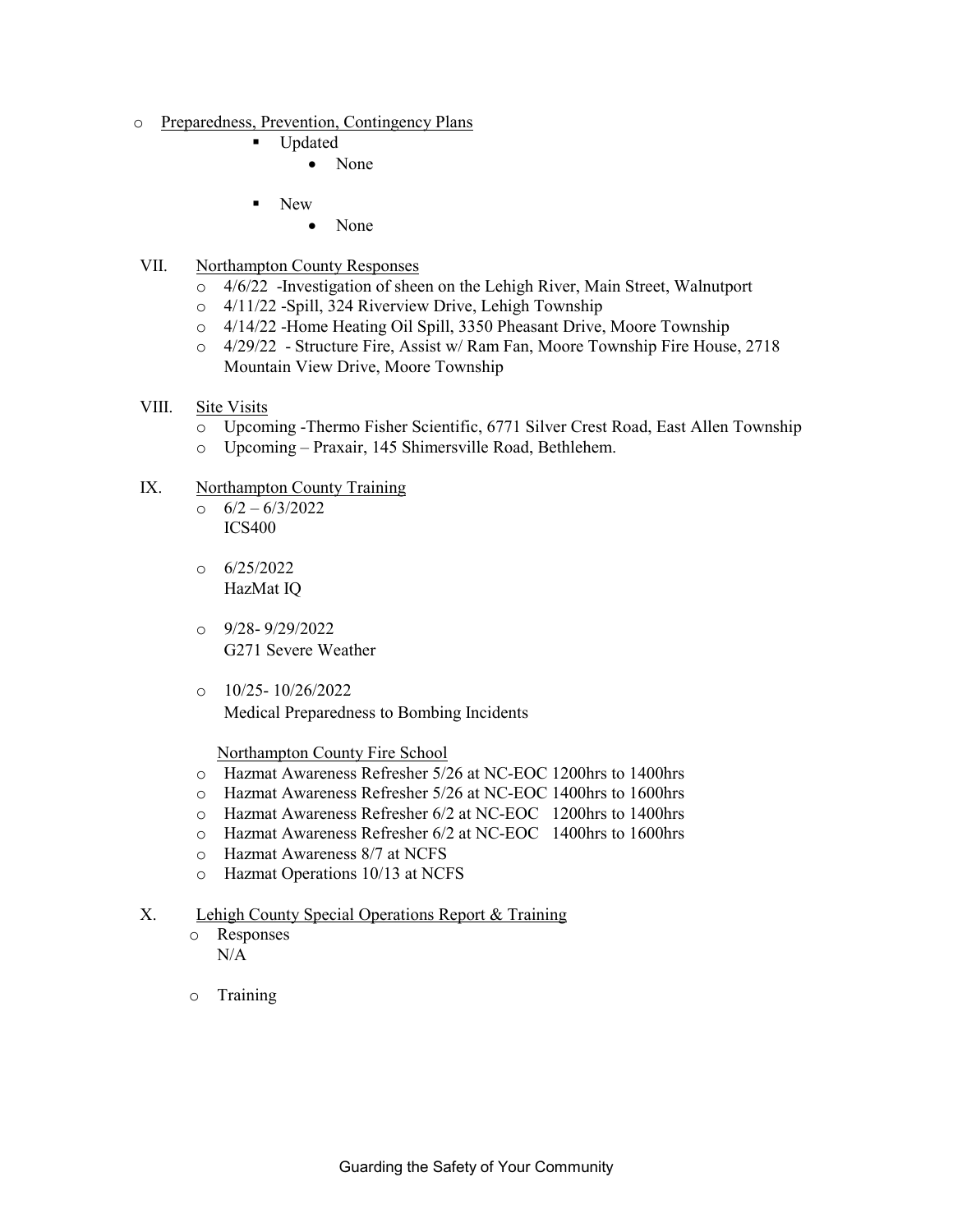#### XI. City of Bethlehem Hazmat Report & Responses

- o Responses (4 Total)
	- Hydraulic Fuel Spill
	- Spill in a Lab
	- Carbon Dioxide Leak
	- Fuel Spill (MVA)

#### o Training

- CMERTT/TMERTT
- Confined Space Rescue
- Certification Drill on 5/5/22 w/ PEMA for recertification
- Planning & Response to High Consequence Incidents on 5/20/22
- Department wide training on Chlorine & Clandestine Drug Labs On Going.
- o Upcoming Training
	- Proboard Technical Decon & Air Monitoring Several date, department wide
	- Licit Chemical training in conjunction with  $3<sup>rd</sup> PA$  Civil Support Team-7/12-7/14.
	- User training for Drager X-Site Lives-tentatively scheduled for end of July. (Exact date to be determined once equipment is received).
- XII. Old Business
	- o Tag Grant.
	- o Meter Simulators & Air Packs ordered.
- XIII. New Business
	- o 2022-2023 HMRF Grant. We received \$19,095 out of \$30,000 requested from PEMA. This grant is to contract services with Lehigh County HazMat.
	- $\degree$  2023-2025 HMEP was submitted for years 1 & 3 \$24,648.96 For year 2 - \$34,648.96 (\$10,000 additional for Commodity Flow Study for 2024) Total for all 3 Years - \$83,946.88.
	- $\circ$  2021-2022 HMEP Mid-Year report was submitted for the period of October 1<sup>st</sup>, 2021 March  $31<sup>st</sup>$ , 2022. This was for 7 classes totaling \$5,619. HazMat Ops (1), HazMat Ops Refresher (5), HazMat Awareness (1).
	- o IAFC Baltimore HazMat Conference 5 members to attend. June  $8<sup>th</sup>$ -June  $12<sup>th</sup>$ Funding from HMEP 2020-2022 Grant of \$9,880.00.

#### XIII Upcoming meetings

o September  $7<sup>th</sup>$ , 2022 @10:00 AM at Northampton County Operations Center, 100 Gracedale Ave., Nazareth, PA 18064

2022 meeting dates: March 2<sup>nd</sup> June 1st September 7<sup>th</sup> December 7<sup>th</sup>